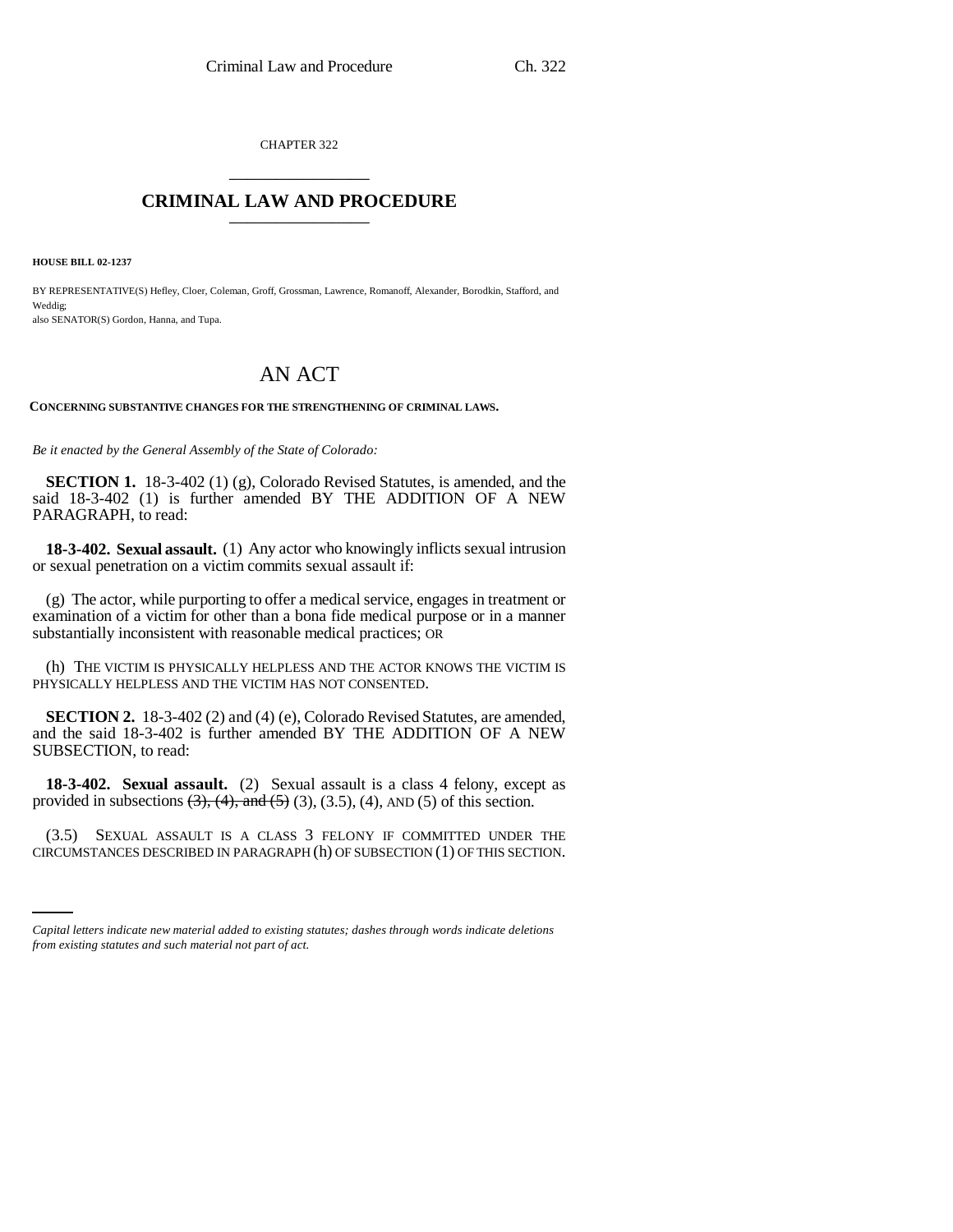(4) Sexual assault is a class 3 felony if it is attended by any one or more of the following circumstances:

(e) The victim is physically helpless and the actor knows the victim is physically helpless and the victim has not consented.

**SECTION 3.** 18-3-303, Colorado Revised Statutes, is amended to read:

**18-3-303. False imprisonment.** (1) Any person who knowingly confines or detains another without the other's consent and without proper legal authority commits false imprisonment. which is a class 2 misdemeanor. This section shall not apply to a peace officer acting in good faith within the scope of his OR HER duties.

(2) FALSE IMPRISONMENT IS A CLASS 2 MISDEMEANOR; EXCEPT THAT FALSE IMPRISONMENT IS A CLASS 5 FELONY IF:

(a) THE PERSON USES FORCE OR THREAT OF FORCE TO CONFINE OR DETAIN THE OTHER PERSON; AND

(b) THE PERSON CONFINES OR DETAINS THE OTHER PERSON FOR TWELVE HOURS OR LONGER.

**SECTION 4.** 18-18-405 (2) (a) (II), (2) (b) (II), (2) (c) (II), (2) (d) (II), and (2.5) (a), Colorado Revised Statutes, are amended to read:

**18-18-405. Unlawful distribution, manufacturing, dispensing, sale, or possession.** (2) Except as is otherwise provided for offenses concerning marihuana and marihuana concentrate in section 18-18-406 and offenses involving minors in section 18-18-407 (1) (g), any person who violates any of the provisions of subsection (1) of this section:

(a) In the case of a controlled substance listed in schedule I or II of part 2 of this article, commits:

(II) A class 2 felony, if the violation is committed subsequent to a prior conviction for IN THIS OR ANY OTHER STATE, THE UNITED STATES, OR ANY TERRITORY SUBJECT TO THE JURISDICTION OF THE UNITED STATES OF a violation to which this paragraph (a) applies OR WOULD APPLY IF CONVICTED IN THIS STATE;

(b) In the case of a controlled substance listed in schedule III of part 2 of this article, commits:

(II) A class 3 felony, if the violation is committed subsequent to any prior conviction under IN THIS OR ANY OTHER STATE, THE UNITED STATES, OR ANY TERRITORY SUBJECT TO THE JURISDICTION OF THE UNITED STATES OF A VIOLATION TO WHICH paragraph (a) of this subsection (2) or this paragraph (b) APPLIES OR WOULD APPLY IF CONVICTED IN THIS STATE;

(c) In the case of a controlled substance listed in schedule IV of part 2 of this article, commits: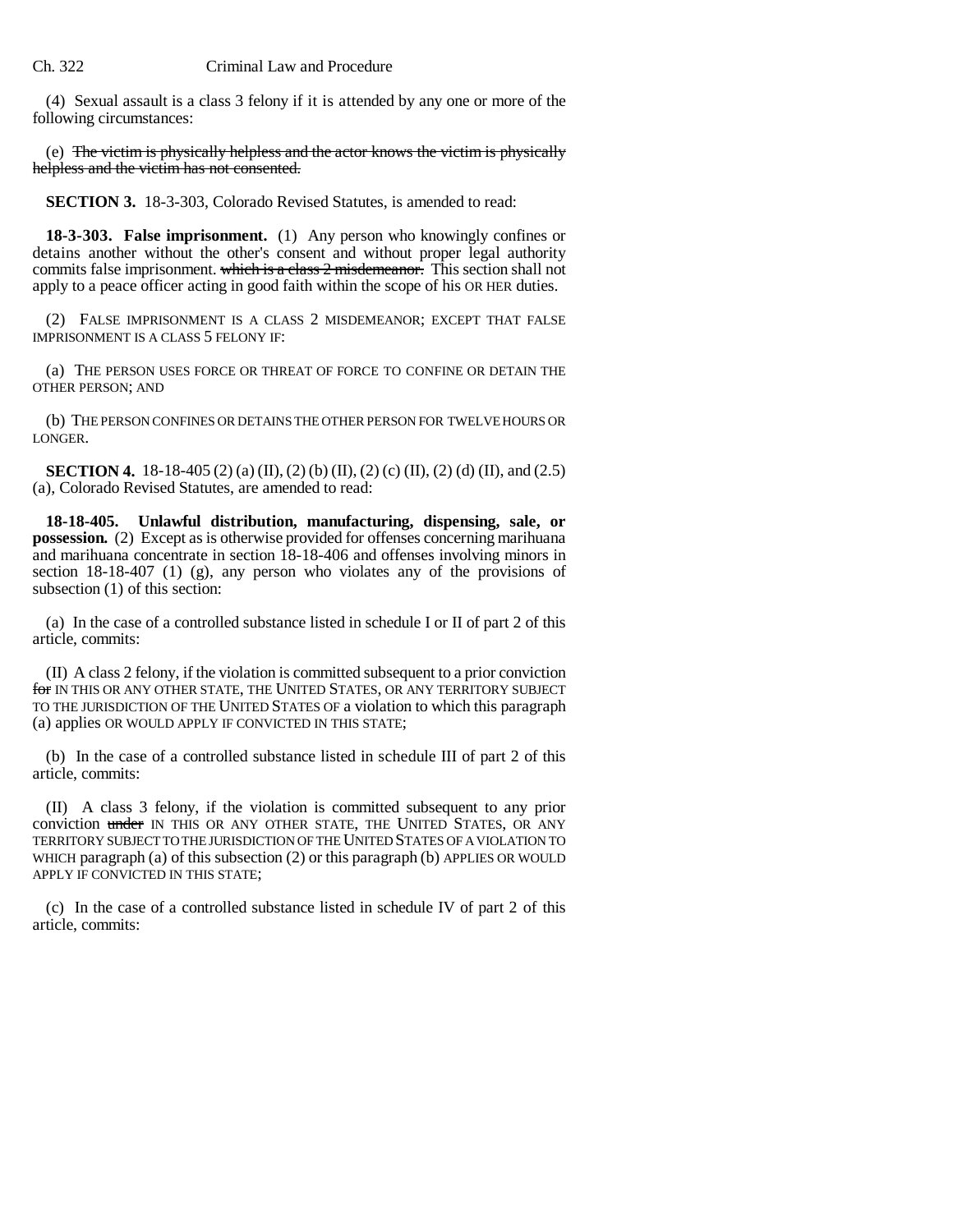(II) A class 4 felony, if the violation is committed subsequent to a prior conviction for IN THIS OR ANY OTHER STATE, THE UNITED STATES, OR ANY TERRITORY SUBJECT TO THE JURISDICTION OF THE UNITED STATES OF a violation to which paragraph (a) or (b) of this subsection (2) or this paragraph (c) applies OR WOULD APPLY IF CONVICTED IN THIS STATE;

(d) In the case of a controlled substance listed in schedule V of part 2 of this article, commits:

(II) A class 5 felony, if the violation is committed subsequent to any prior conviction under IN THIS OR ANY OTHER STATE, THE UNITED STATES, OR ANY TERRITORY SUBJECT TO THE JURISDICTION OF THE UNITED STATES OF A VIOLATION TO WHICH paragraph (a), (b), or (c) of this subsection (2) or this paragraph (d) APPLIES OR WOULD APPLY IF CONVICTED IN THIS STATE.

(2.5) (a) Notwithstanding the provisions of paragraph (c) of subsection (2) of this section, a person who violates the provisions of subsection (1) of this section with regard to flunitrazepam commits a class 3 felony; except that the person commits a class 2 felony if the violation is committed subsequent to a prior conviction for IN THIS OR ANY OTHER STATE, THE UNITED STATES, OR ANY TERRITORY SUBJECT TO THE JURISDICTION OF THE UNITED STATES OF a violation involving flunitrazepam or to which paragraph (a) of subsection (2) of this section applies OR WOULD APPLY IF CONVICTED IN THIS STATE.

**SECTION 5.** 18-18-406 (4) (a) (II), (4) (b) (II), (7) (c), (8) (a) (II) (B), and (8) (b) (III) (B), Colorado Revised Statutes, are amended to read:

**18-18-406. Offenses relating to marihuana and marihuana concentrate.** (4) (a) Any person who possesses more than one ounce of marihuana but less than eight ounces of marihuana commits:

(II) A class 5 felony, if the violation is committed subsequent to a prior conviction for IN THIS OR ANY OTHER STATE, THE UNITED STATES, OR ANY TERRITORY SUBJECT TO THE JURISDICTION OF THE UNITED STATES OF a violation to which this subsection (4) applies OR WOULD APPLY IF CONVICTED IN THIS STATE.

(b) Any person who possesses eight ounces or more of marihuana or any amount of marihuana concentrate commits:

(II) A class 4 felony, if the violation is committed subsequent to a prior conviction for IN THIS OR ANY OTHER STATE, THE UNITED STATES, OR ANY TERRITORY SUBJECT TO THE JURISDICTION OF THE UNITED STATES OF a violation to which this subsection (4) applies OR WOULD APPLY IF CONVICTED IN THIS STATE.

(7) (c) Any person commits a class 3 felony, if the violation is committed subsequent to a prior conviction for IN THIS OR ANY OTHER STATE, THE UNITED STATES, OR ANY TERRITORY SUBJECT TO THE JURISDICTION OF THE UNITED STATES OF a violation to which this subsection (7) applies OR WOULD APPLY IF CONVICTED IN THIS STATE, and, in addition to the punishment provided in section 18-1-105, shall be punished by a fine of not more than ten thousand dollars, and the court shall have no jurisdiction to suspend the sentence of imprisonment or to grant probation to such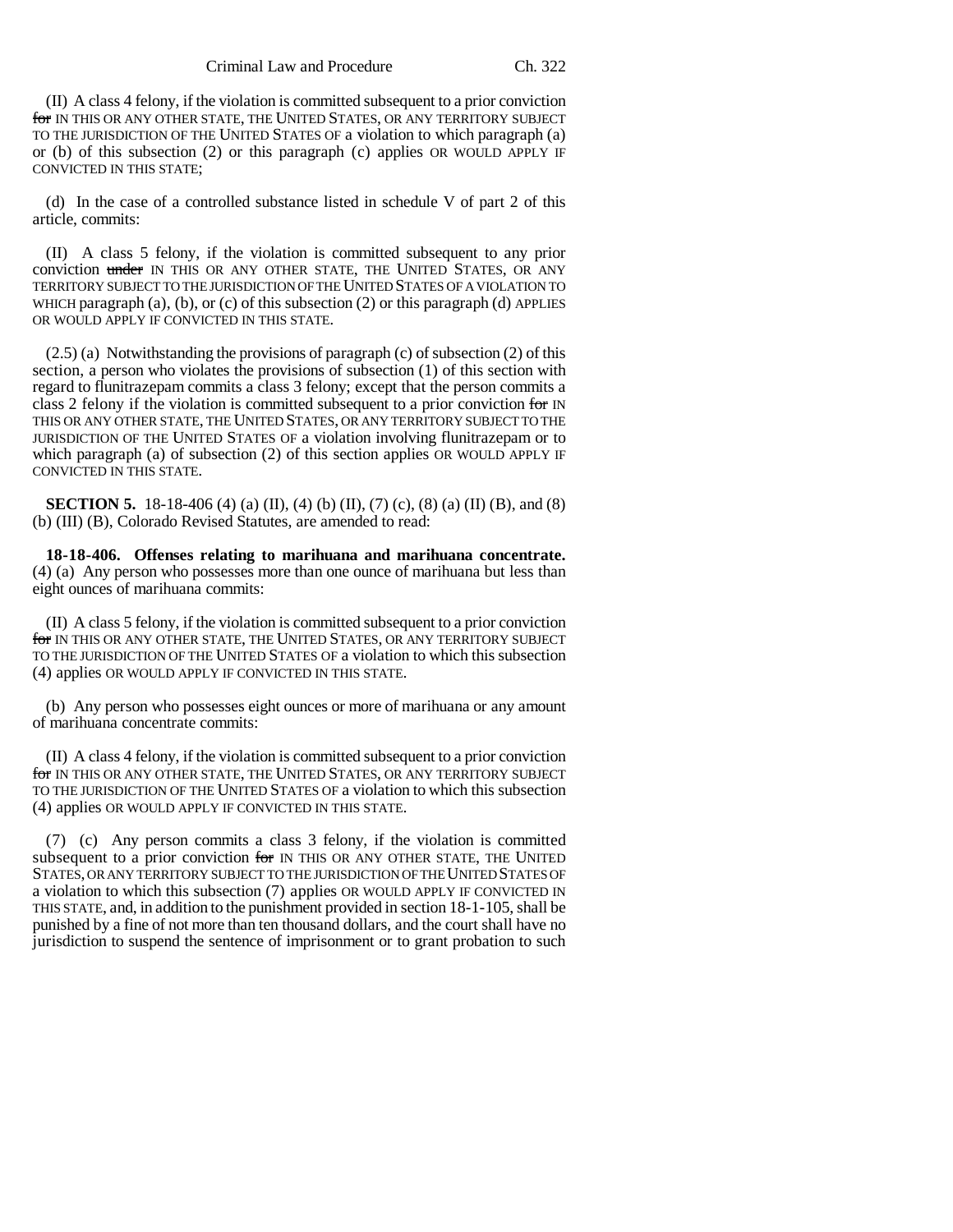person. For offenses committed on or after July 1, 1985, the fine shall be in an amount within the presumptive range set out in section 18-1-105 (1) (a) (III).

(8) (a) (II) Any person who violates the provisions of subparagraph (I) of this paragraph (a) commits:

(B) A class 3 felony, if the violation is committed subsequent to a prior conviction for any violation of IN THIS OR ANY OTHER STATE, THE UNITED STATES, OR ANY TERRITORY SUBJECT TO THE JURISDICTION OF THE UNITED STATES OF A VIOLATION TO WHICH this subsection (8) APPLIES OR WOULD APPLY IF CONVICTED IN THIS STATE.

(b) (III) Any person who violates any of the provisions of subparagraph (I) of this paragraph (b) commits:

(B) A class 3 felony, if the violation is committed subsequent to any prior conviction for IN THIS OR ANY OTHER STATE, THE UNITED STATES, OR ANY TERRITORY SUBJECT TO THE JURISDICTION OF THE UNITED STATES OF a violation to which this subsection (8) applies OR WOULD APPLY IF CONVICTED IN THIS STATE.

**SECTION 6.** 18-18-407 (2) (a), Colorado Revised Statutes, is amended to read:

**18-18-407. Special offender.** (2) (a) A defendant shall be a special offender if the defendant is convicted of selling, distributing,  $\sigma r$  possessing with intent to distribute, MANUFACTURING, OR ATTEMPTING TO MANUFACTURE any controlled substance in violation of section 18-18-405 to any person either within or upon the grounds of any public or private elementary, middle, junior high, or high school, vocational school, or public housing development, or within one thousand feet of the perimeter of any such school or public housing development grounds on any street, alley, parkway, sidewalk, public park, playground, or other area or premises that is accessible to the public, or within any private dwelling that is accessible to the public for the purpose of the sale, distribution, use, or exchange, MANUFACTURE, OR ATTEMPTED MANUFACTURE of controlled substances in violation of this article, or in any school bus as defined in section 42-1-102 (88), C.R.S., while such school bus is engaged in the transportation of persons who are students at any public or private elementary, middle, junior high, or high school. The court is required in addition to imposing the sentence to imprisonment required by subsection (1) of this section, to fine the defendant without suspension at least twice the minimum fine provided for in section 18-1-105 (1) (a) (III) if the defendant's offense is a felony or in section 18-1-106 (1) if the defendant's offense is a misdemeanor.

**SECTION 7.** 18-4-501 (1), Colorado Revised Statutes, is amended to read:

**18-4-501. Criminal mischief.** (1) Any person who knowingly damages the real or personal property of one or more other persons, INCLUDING PROPERTY OWNED BY THE PERSON JOINTLY WITH ANOTHER PERSON OR PROPERTY OWNED BY THE PERSON IN WHICH ANOTHER PERSON HAS A POSSESSORY OR PROPRIETARY INTEREST, in the course of a single criminal episode commits a class 3 misdemeanor where the aggregate damage to the real or personal property is less than one hundred dollars. Where the aggregate damage to the real or personal property is one hundred dollars or more but less than five hundred dollars, such person commits a class 2 misdemeanor. Where the aggregate damage to the real or personal property is five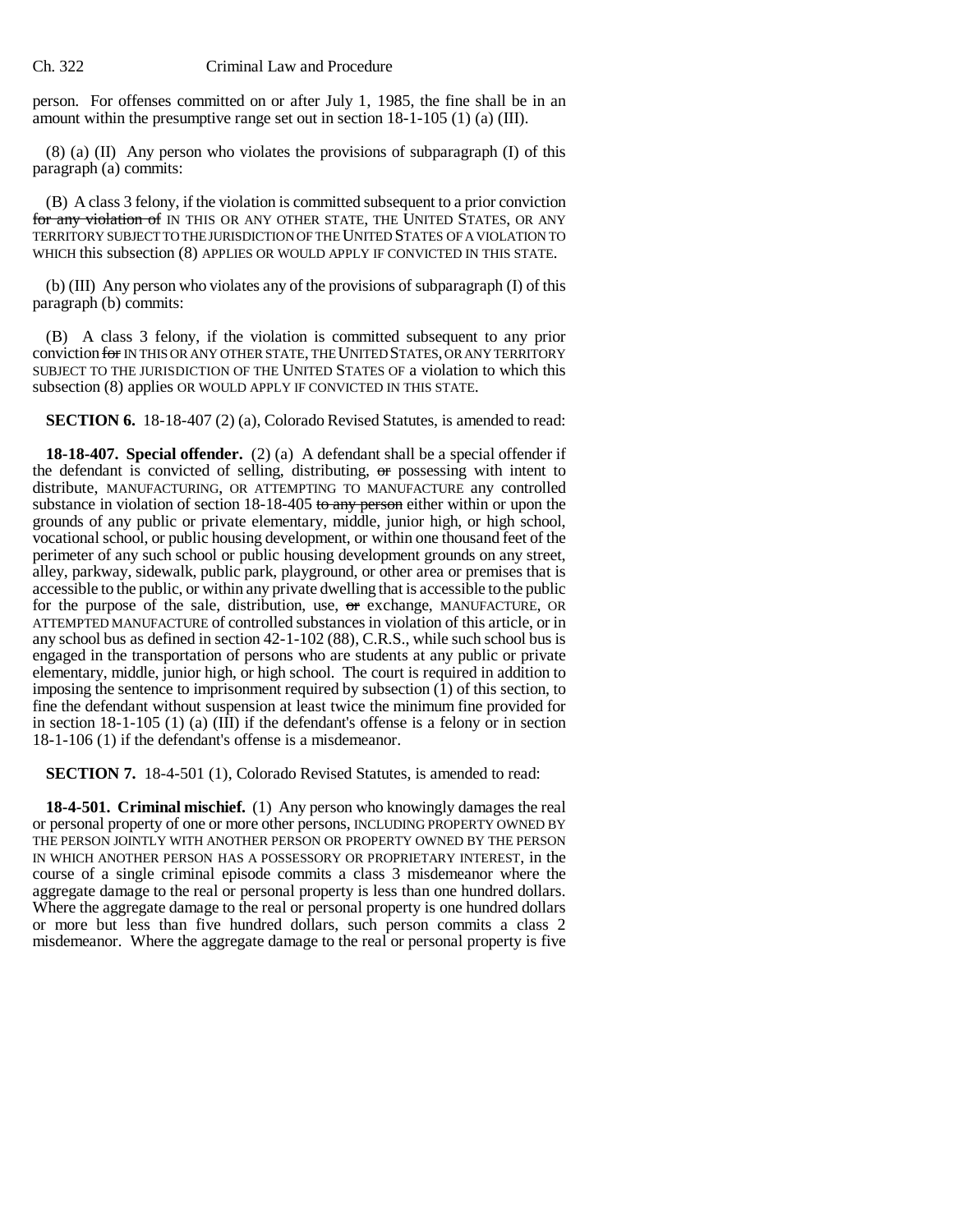hundred dollars or more but less than fifteen thousand dollars, such person commits a class 4 felony. Where the aggregate damage to the real or personal property is fifteen thousand dollars or more, such person commits a class 3 felony.

**SECTION 8.** 18-3-405 (2) (d), Colorado Revised Statutes, is amended to read:

**18-3-405. Sexual assault on a child.** (2) Sexual assault on a child is a class 4 felony, but it is a class 3 felony if:

(d) The actor commits the offense as a part of a pattern of sexual abuse as described in subsection (1) of this section. No specific date or time must be alleged for the pattern of sexual abuse; except that the acts constituting the pattern of sexual abuse must have been committed within ten years prior to OR AT ANY TIME AFTER the offense charged in the information or indictment. The offense charged in the information or indictment shall constitute one of the incidents of sexual contact involving a child necessary to form a pattern of sexual abuse as defined in section  $18-3-401(2.5)$ .

**SECTION 9.** 18-3-405.3 (2) (b), Colorado Revised Statutes, is amended to read:

**18-3-405.3. Sexual assault on a child by one in a position of trust.** (2) Sexual assault on a child by one in a position of trust is a class 3 felony if:

(b) The actor commits the offense as a part of a pattern of sexual abuse as described in subsection (1) of this section. No specific date or time need be alleged for the pattern of sexual abuse; except that the acts constituting the pattern of sexual abuse must have been committed within ten years prior to OR AT ANY TIME AFTER the offense charged in the information or indictment. The offense charged in the information or indictment shall constitute one of the incidents of sexual contact involving a child necessary to form a pattern of sexual abuse as defined in section 18-3-401 (2.5).

**SECTION 10.** 12-56-104 (4) and (5), Colorado Revised Statutes, are amended to read:

**12-56-104. Prohibited acts - penalties.** (4) Except as otherwise provided in this section, any pawnbroker who violates any of the provisions of this article commits a class 1 misdemeanor and shall be punished as provided in section 18-1-106, C.R.S., and upon a second or subsequent conviction for OF a violation of this article within three years  $\sigma$ f AFTER the date of a prior conviction, a pawnbroker commits a class  $\frac{5}{5}$ CLASS 6 felony and shall be punished as provided in section 18-1-105, C.R.S.

(5) Any customer who knowingly gives false information with respect to the information required by section  $12-\overline{56}-103$  (1) commits a class 5 CLASS 6 felony and shall be punished as provided in section 18-1-105, C.R.S.

**SECTION 11.** 18-4-503 (1), Colorado Revised Statutes, is amended to read:

**18-4-503. Second degree criminal trespass.** (1) A person commits the crime of second degree criminal trespass if such person: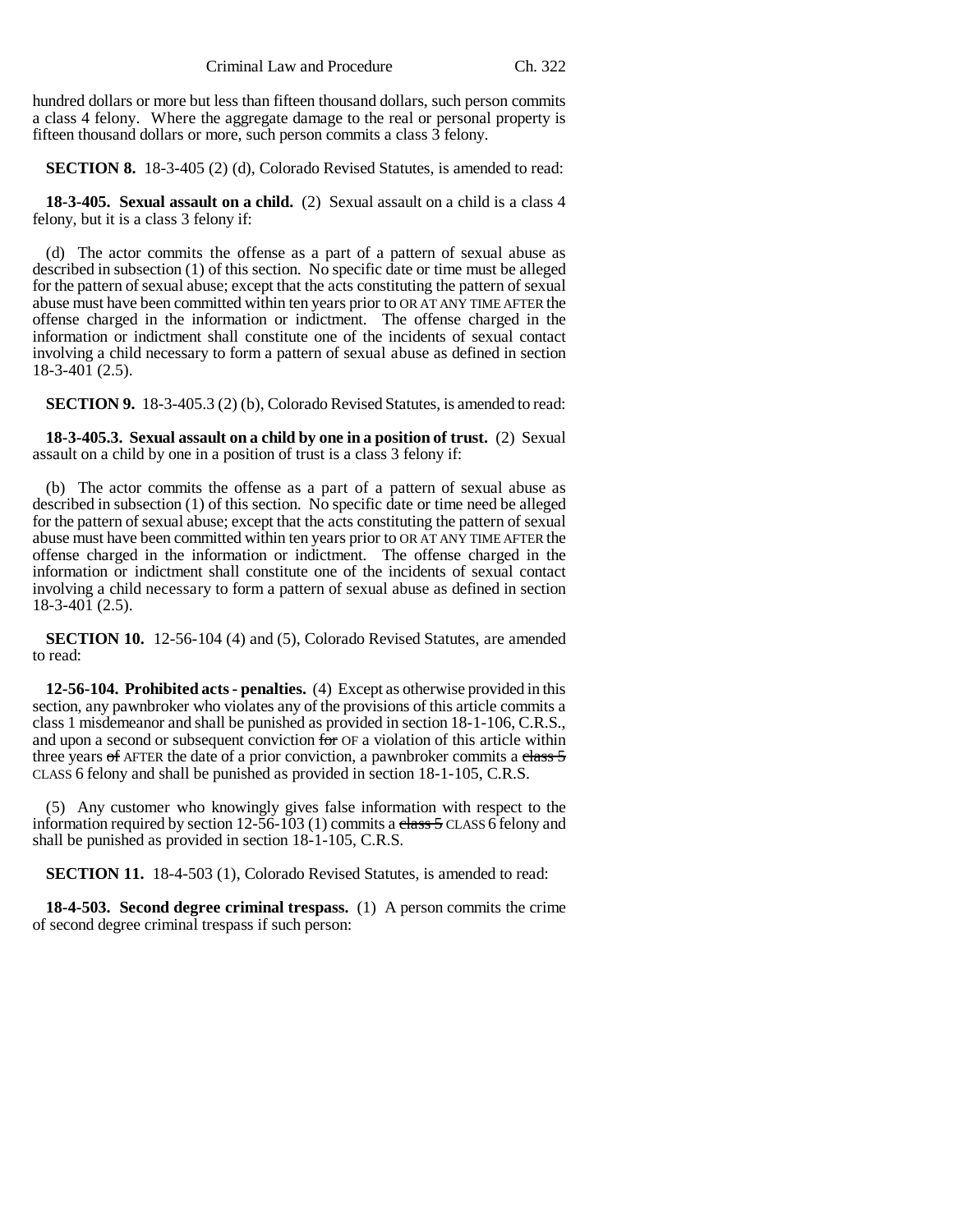(a) Unlawfully enters or remains in or upon THE premises of another which are enclosed in a manner designed to exclude intruders or are fenced; or

(b) if such person Knowingly and unlawfully enters or remains in or upon the common areas of a hotel, motel, condominium, or apartment building; OR

(c) KNOWINGLY AND UNLAWFULLY ENTERS OR REMAINS IN A MOTOR VEHICLE OF ANOTHER.

**SECTION 12.** 18-18-404 (4), Colorado Revised Statutes, is amended to read:

**18-18-404. Unlawful use of a controlled substance.** (4) In addition to any other penalty imposed by this section, upon each conviction, entry of plea of guilty or nolo contendere, or receipt of a deferred sentence for a nonfelony violation of this section or adjudication as a delinquent for an act that would constitute a nonfelony violation of this section if committed by an adult, any driver's permit or minor driver's license held by the offender shall be revoked SUSPENDED as provided in section 42-2-125 42-2-127.3, C.R.S.

**SECTION 13.** 18-18-405 (6), Colorado Revised Statutes, is amended to read:

**18-18-405. Unlawful distribution, manufacturing, dispensing, sale, or possession.** (6) In addition to any other penalty imposed by this section, upon each conviction, entry of plea of guilty or nolo contendere, or receipt of a deferred sentence for a nonfelony violation of this section or adjudication as a delinquent for an act that would constitute a nonfelony violation of this section if committed by an adult, any driver's permit or minor driver's license held by the offender shall be revoked SUSPENDED as provided in section 42-2-125 42-2-127.3, C.R.S.

**SECTION 14.** 18-18-406 (12), Colorado Revised Statutes, is amended to read:

**18-18-406. Offenses relating to marihuana and marihuana concentrate.** (12) In addition to any other penalty imposed by this section, upon each conviction, entry of plea of guilty or nolo contendere, or receipt of a deferred sentence for a nonfelony violation of this section or adjudication as a delinquent for an act that would constitute a nonfelony violation of this section if committed by an adult, any driver's permit or minor driver's license held by the offender shall be revoked SUSPENDED as provided in section 42-2-125 42-2-127.3, C.R.S.

**SECTION 15.** Part 1 of article 2 of title 42. Colorado Revised Statutes, is amended BY THE ADDITION OF A NEW SECTION to read:

**42-2-127.3. Authority to suspend license - controlled substance violations.** (1) (a) WHENEVER THE DEPARTMENT RECEIVES NOTICE THAT A PERSON HAS BEEN CONVICTED OF ANY FELONY OFFENSE PROVIDED FOR IN SECTION 18-18-404, 18-18-405, OR 18-18-406,C.R.S., OR ANY ATTEMPT, CONSPIRACY, OR SOLICITATION TO COMMIT ANY OF SAID OFFENSES, THE DEPARTMENT SHALL IMMEDIATELY SUSPEND THE LICENSE OF THE PERSON FOR A PERIOD OF NOT LESS THAN ONE YEAR, UNLESS THE PROVISIONS OF SECTION 42-2-132 (2) (b) ALLOW FOR A SHORTER PERIOD OF SUSPENSION.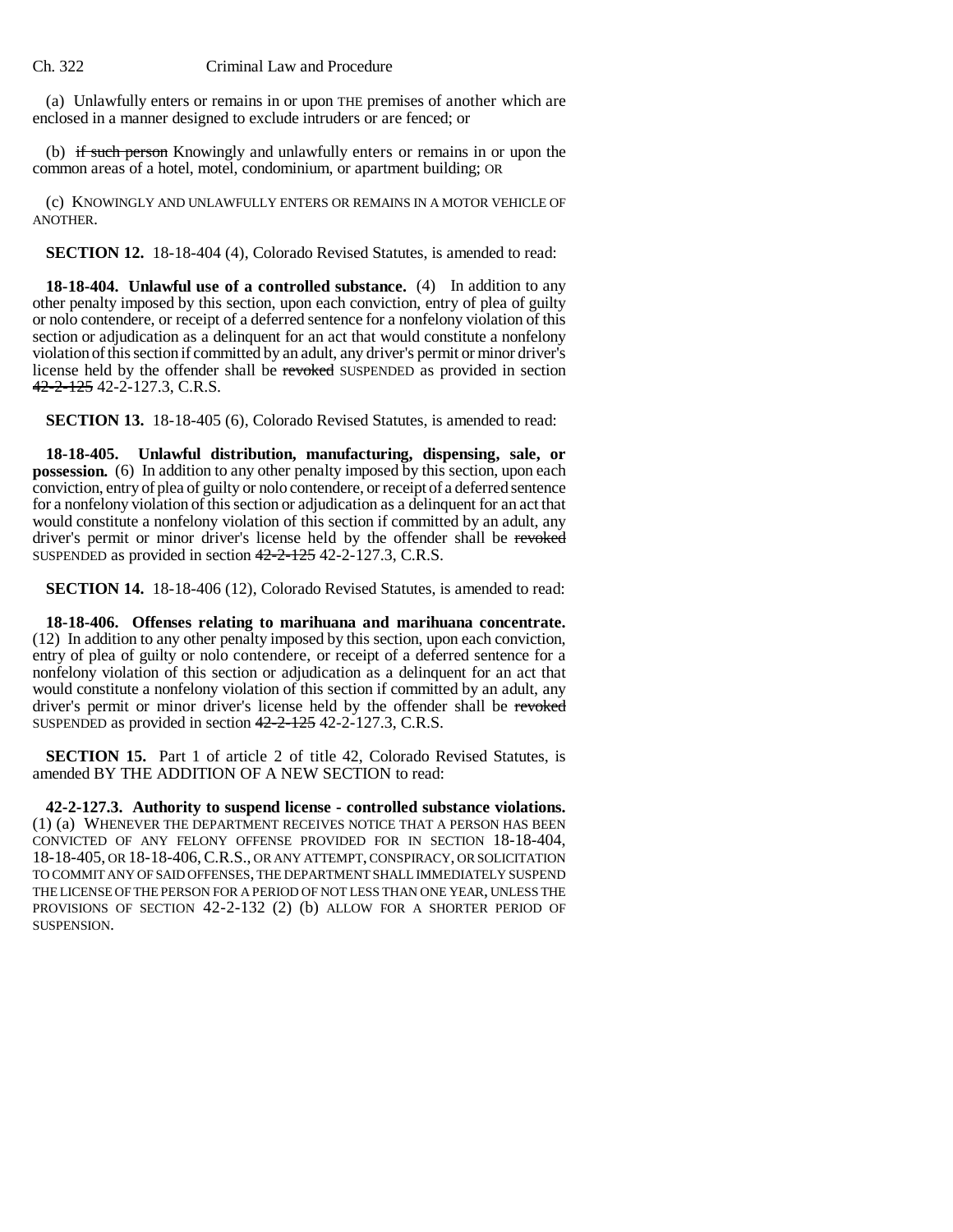(b) WHENEVER THE DEPARTMENT RECEIVES NOTICE THAT A MINOR DRIVER HAS BEEN CONVICTED OF OR ADJUDICATED A DELINQUENT UNDER TITLE 19, C.R.S., FOR ANY OFFENSE PROVIDED FOR IN SECTION 18-18-404 (1) (b), 18-18-405 (2) (d) (I), OR 18-18-406 (1), (3) (a) (I), OR (4) (a) (I), C.R.S., OR ANY COMPARABLE MUNICIPAL CHARTER OR ORDINANCE OFFENSE, THE DEPARTMENT SHALL IMMEDIATELY SUSPEND THE LICENSE OF THE PERSON FOR A PERIOD OF NOT LESS THAN ONE YEAR, UNLESS THE PROVISIONS OF SECTION 42-2-132 (2) (b) ALLOW FOR A SHORTER PERIOD OF **SUSPENSION** 

(c) FOR PURPOSES OF THIS SUBSECTION (1), A PERSON HAS BEEN CONVICTED WHEN SUCH PERSON HAS BEEN FOUND GUILTY BY A COURT OR A JURY, ENTERED A PLEA OF GUILTY OR NOLO CONTENDERE, OR RECEIVED A DEFERRED SENTENCE FOR AN OFFENSE.

(2) (a) UPON SUSPENDING THE LICENSE OF ANY PERSON AS REQUIRED BY THIS SECTION, THE DEPARTMENT SHALL IMMEDIATELY NOTIFY THE LICENSEE AS PROVIDED IN SECTION 42-2-119 (2).

(b) UPON RECEIPT OF THE NOTICE OF SUSPENSION, THE LICENSEE OR THE LICENSEE'S ATTORNEY MAY REQUEST A HEARING IN WRITING. THE DEPARTMENT, UPON NOTICE TO THE LICENSEE AS PROVIDED IN SECTION 42-2-119(2), SHALL HOLD A HEARING NOT LESS THAN THIRTY DAYS AFTER RECEIVING SUCH REQUEST THROUGH A HEARING COMMISSIONER APPOINTED BY THE EXECUTIVE DIRECTOR OF THE DEPARTMENT, WHICH HEARING SHALL BE CONDUCTED IN ACCORDANCE WITH THE PROVISIONS OF SECTION 24-4-105, C.R.S. THE HEARING SHALL BE HELD AT THE DISTRICT OFFICE OF THE DEPARTMENT CLOSEST TO THE RESIDENCE OF THE LICENSEE; EXCEPT THAT ALL OR PART OF THE HEARING MAY, AT THE DISCRETION OF THE DEPARTMENT, BE CONDUCTED IN REAL TIME, BY TELEPHONE OR OTHER ELECTRONIC MEANS IN ACCORDANCE WITH SECTION 42-1-218.5. AFTER SUCH HEARING, THE LICENSEE MAY APPEAL THE DECISION OF THE DEPARTMENT TO THE DISTRICT COURT AS PROVIDED IN SECTION 42-2-135. SHOULD A DRIVER WHO HAS HAD A LICENSE SUSPENDED UNDER THIS SECTION BE SUBSEQUENTLY ACQUITTED OF THE CONVICTION WHICH REQUIRED THE SUSPENSION BY A COURT OF RECORD, THE DEPARTMENT SHALL IMMEDIATELY, IN ANY EVENT NOT LATER THAN TEN DAYS AFTER THE RECEIPT OF SUCH NOTICE OF ACQUITTAL, REINSTATE SAID LICENSE TO THE DRIVER AFFECTED, UNLESS THE LICENSE IS UNDER OTHER RESTRAINT.

(3) (a) IF THERE IS NO OTHER STATUTORY REASON FOR DENIAL OF A PROBATIONARY LICENSE, ANY INDIVIDUAL WHO HAS HAD A LICENSE SUSPENDED BY THE DEPARTMENT BECAUSE OF, AT LEAST IN PART, A CONVICTION OF AN OFFENSE SPECIFIED IN SUBSECTION (1) OF THIS SECTION MAY BE ENTITLED TO A PROBATIONARY LICENSE FOR THE PURPOSE OF DRIVING FOR REASONS OF EMPLOYMENT, EDUCATION, HEALTH, COMPLIANCE WITH THE REQUIREMENTS OF PROBATION OR SUSPENDED SENTENCE, OR ALCOHOL AND DRUG EDUCATION OR TREATMENT. SUCH A PROBATIONARY LICENSE SHALL:

(I) CONTAIN ANY OTHER RESTRICTIONS AS THE DEPARTMENT DEEMS REASONABLE AND NECESSARY;

(II) BE SUBJECT TO CANCELLATION FOR VIOLATION OF ANY SUCH RESTRICTIONS, INCLUDING ABSENCES FROM ALCOHOL AND DRUG EDUCATION OR TREATMENT SESSIONS OR FAILURE TO COMPLETE ALCOHOL AND DRUG EDUCATION OR TREATMENT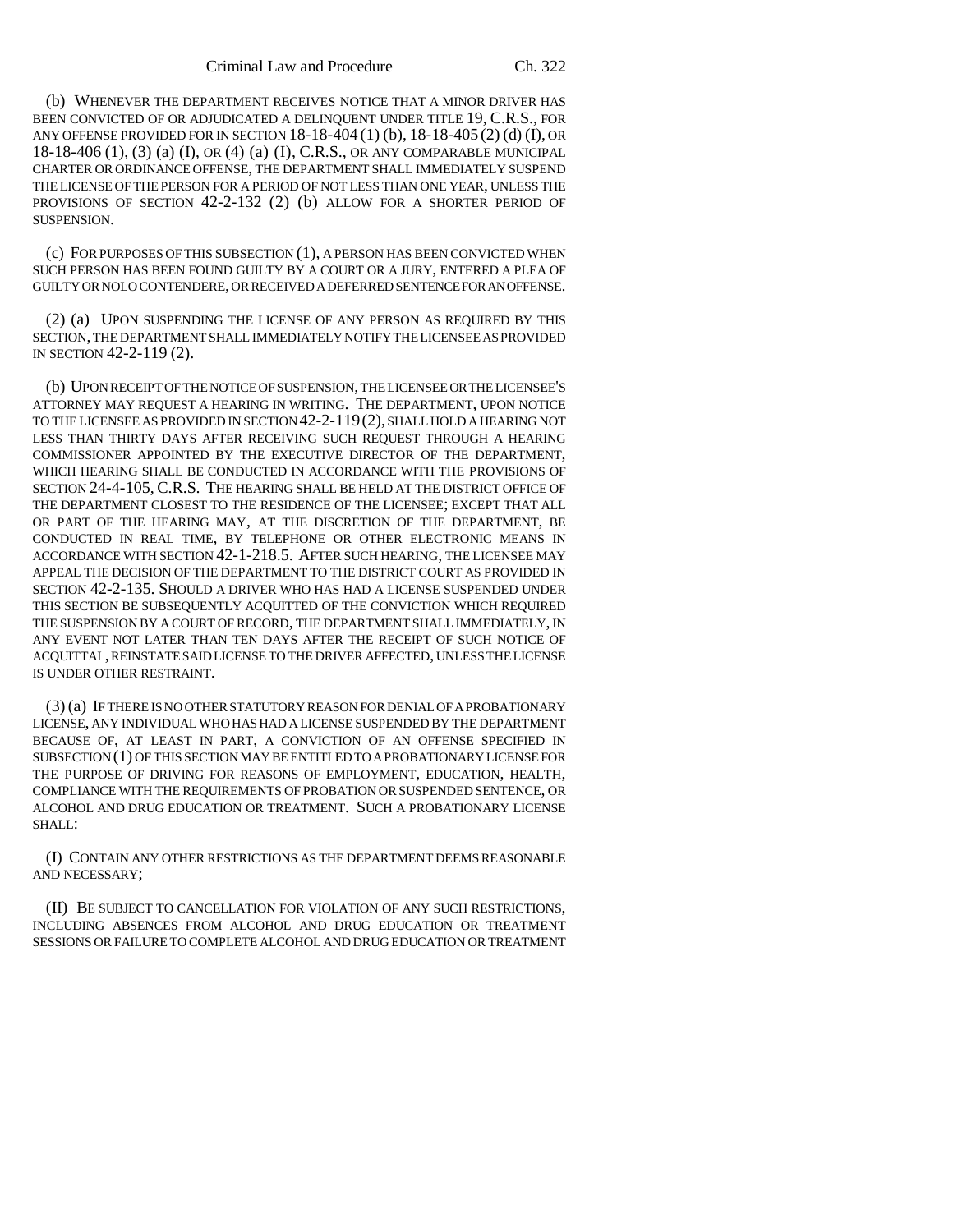PROGRAMS; AND

(III) BE ISSUED FOR THE ENTIRE PERIOD OF SUSPENSION.

(b) THE DEPARTMENT MAY REFUSE TO ISSUE A PROBATIONARY LICENSE IF THE DEPARTMENT FINDS THAT THE DRIVING RECORD OF THE INDIVIDUAL IS SUCH THAT THE INDIVIDUAL HAS SUFFICIENT POINTS TO REQUIRE THE SUSPENSION OR REVOCATION OF A LICENSE TO DRIVE ON THE HIGHWAYS OF THIS STATE PURSUANT TO SECTION 42-2-127, OR IF THE DEPARTMENT FINDS FROM THE RECORD AFTER A HEARING CONDUCTED IN ACCORDANCE WITH PARAGRAPH (b) OF SUBSECTION (2) OF THIS SECTION THAT AGGRAVATING CIRCUMSTANCES EXIST TO INDICATE THE INDIVIDUAL IS UNSAFE FOR DRIVING FOR ANY PURPOSE. IN REFUSING TO ISSUE A PROBATIONARY LICENSE, THE DEPARTMENT SHALL MAKE SPECIFIC FINDINGS OF FACT TO SUPPORT SUCH REFUSAL.

**SECTION 16. Repeal.** 42-2-125 (1) (k), Colorado Revised Statutes, is repealed as follows:

**42-2-125. Mandatory revocation of license and permit.** (1) The department shall immediately revoke the license or permit of any driver or minor driver upon receiving a record showing that such driver has:

(k) (I) Been convicted of any felony offense provided for in section 18-18-404, 18-18-405, or 18-18-406, C.R.S., or any attempt, conspiracy, or solicitation to commit any said offense. For purposes of this paragraph (k), a person has been convicted when such person has been found guilty by a court or a jury, entered a plea of guilty or nolo contendere, or received a deferred sentence for an offense.

(II) In the case of a minor driver, been convicted of or adjudicated for any offense provided for in section 18-18-404 (1) (b), 18-18-405 (2) (d) (I), or 18-18-406 (1),  $(3)$  (a) (I), or (4) (a) (I), C.R.S., or any comparable municipal charter or ordinance offense.

**SECTION 17.** 42-2-124 (1) (a) and (4), Colorado Revised Statutes, are amended to read:

**42-2-124. When court to report convictions.** (1) (a) Except as otherwise provided, whenever any person is convicted of any offense for which this article makes mandatory the revocation OR SUSPENSION of the driver's or minor driver's license of such person by the department, the court in which such conviction is had shall require the offender to immediately surrender such driver's or minor driver's license or any instruction permit to the court at the time of conviction, and the court shall, not later than ten days after such conviction, forward the license to the department, together with a record of such conviction on the form prescribed by the department. Any person who does not immediately surrender such person's license or permit to the court commits a class 2 misdemeanor traffic offense, unless such person swears or affirms under oath administered by the court and subject to the penalties of perjury that the license or permit has been lost, destroyed, or is not in said person's immediate possession. Any person who swears or affirms that the license or permit is not in the immediate possession of said person shall surrender said license or permit to the court within five days of the sworn or affirmed statement, and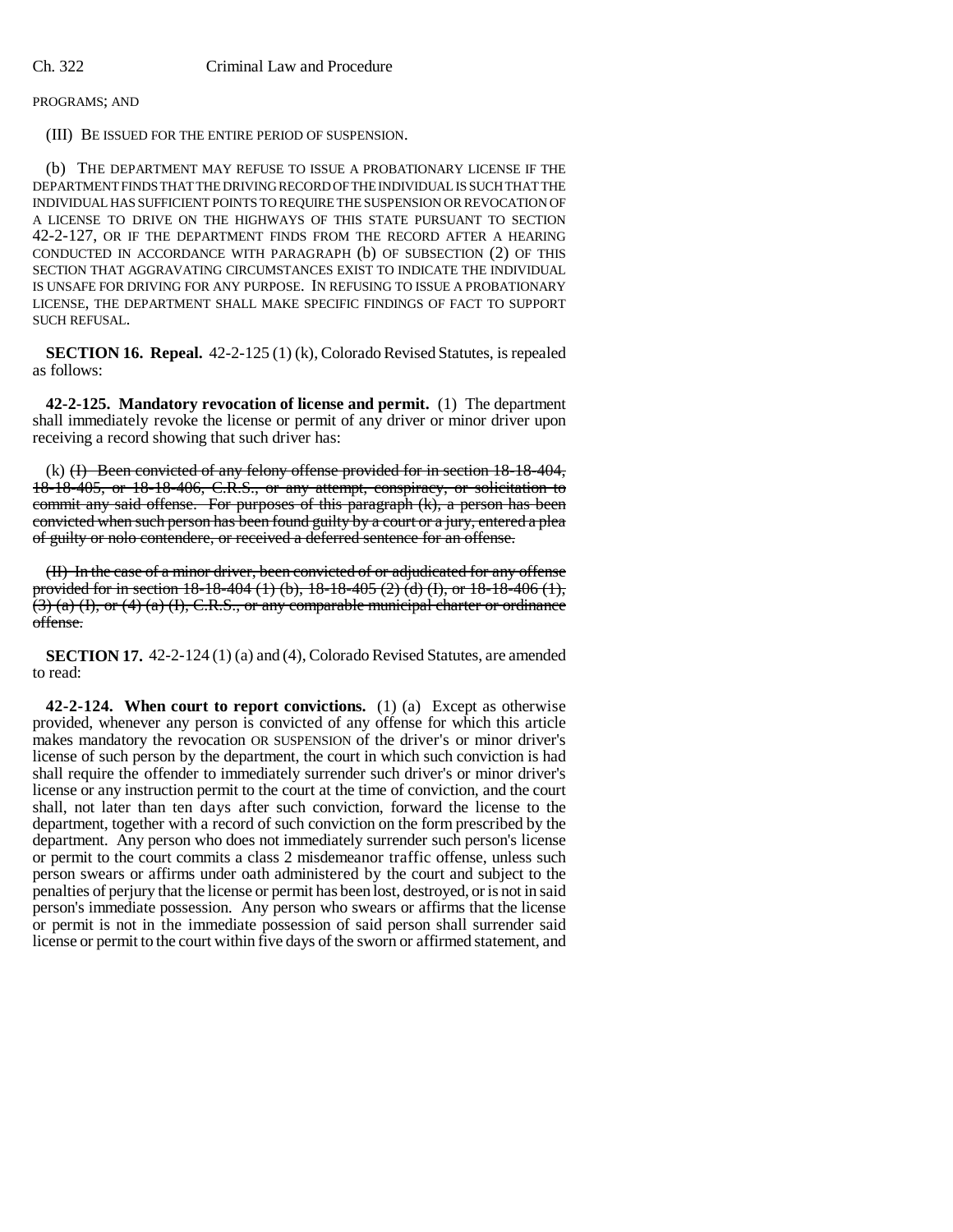if not surrendered within such time, said person commits a class 2 misdemeanor traffic offense.

(4) For the purposes of section  $42-2-125$  ( $\frac{1}{10}$ ,  $\frac{1}{10}$ ,  $\frac{1}{10}$ ,  $\frac{1}{10}$  and  $\frac{1}{10}$  and  $\frac{1}{10}$  and  $\frac{1}{10}$ SECTION 42-2-127.3, an adjudication of delinquency under title 19, C.R.S., for the acts described in such paragraphs  $(k)$   $(H)$ ,  $(m)$  and  $(n)$  SECTIONS shall be considered to be a conviction for purposes of this section. However, an expungement of an adjudication of delinquency shall not result in a rescission of the revocation OR SUSPENSION of the driving privilege unless said expungement is a result of a reversal of the adjudication on appeal.

**SECTION 18.** 42-2-130, Colorado Revised Statutes, is amended to read:

**42-2-130. Mandatory surrender of license or permit for drug convictions.** Immediately upon a plea of guilty or nolo contendere or a verdict of guilty by the court or a jury to or adjudication for an offense for which revocation SUSPENSION of a license or permit is mandatory pursuant to section  $42-2-125(1)(k)$  42-2-127.3, the court shall require the offender to immediately surrender the offender's driver's, minor driver's, or temporary driver's license or instruction permit to the court. The court shall forward to the department a notice of plea or verdict on the form prescribed by the department, together with the offender's license or permit, not later than ten days after the surrender of the license or permit. Any person who does not immediately surrender such person's license or permit to the court commits a class 2 misdemeanor traffic offense, unless such person swears or affirms under oath administered by the court and subject to the penalties of perjury that the license or permit has been lost, destroyed, or is not in said person's immediate possession. Any person who swears or affirms that the license or permit is not in the immediate possession of said person shall surrender said license or permit to the court within five days of the sworn or affirmed statement, and, if not surrendered within such time, said person commits a class 2 misdemeanor traffic offense.

**SECTION 19.** 42-2-132 (2) (b), Colorado Revised Statutes, is amended to read:

**42-2-132. Period of suspension or revocation.** (2) (b) Any person whose license or privilege to drive a motor vehicle on the public highways is revorsed SUSPENDED pursuant to section  $42-2-125(1)(k)$  42-2-127.3 for conviction of a drug offense shall have such person's driver's license revoked SUSPENDED for a period of one year for each such conviction; except that the period of revocation SUSPENSION shall be three months if such person has not previously been convicted of a drug offense which is grounds for driver's license or privilege revocation SUSPENSION pursuant to section  $42-2-125$  (1) (k) 42-2-127.3. Any revocation SUSPENSION of a person's driver's license for conviction of a drug offense pursuant to section 42-2-125  $(1)$  (k) 42-2-127.3 shall begin upon conviction. Each subsequent conviction for such a drug offense occurring while a person's driver's license is already revoked OR SUSPENDED for such a drug offense shall extend the period of revocation OR SUSPENSION for an additional year.

**SECTION 20.** 42-7-406 (1), Colorado Revised Statutes, is amended to read:

**42-7-406. Proof required under certain conditions.** (1) Whenever the director revokes the license of any person under section 42-2-125 or 42-2-126, or cancels any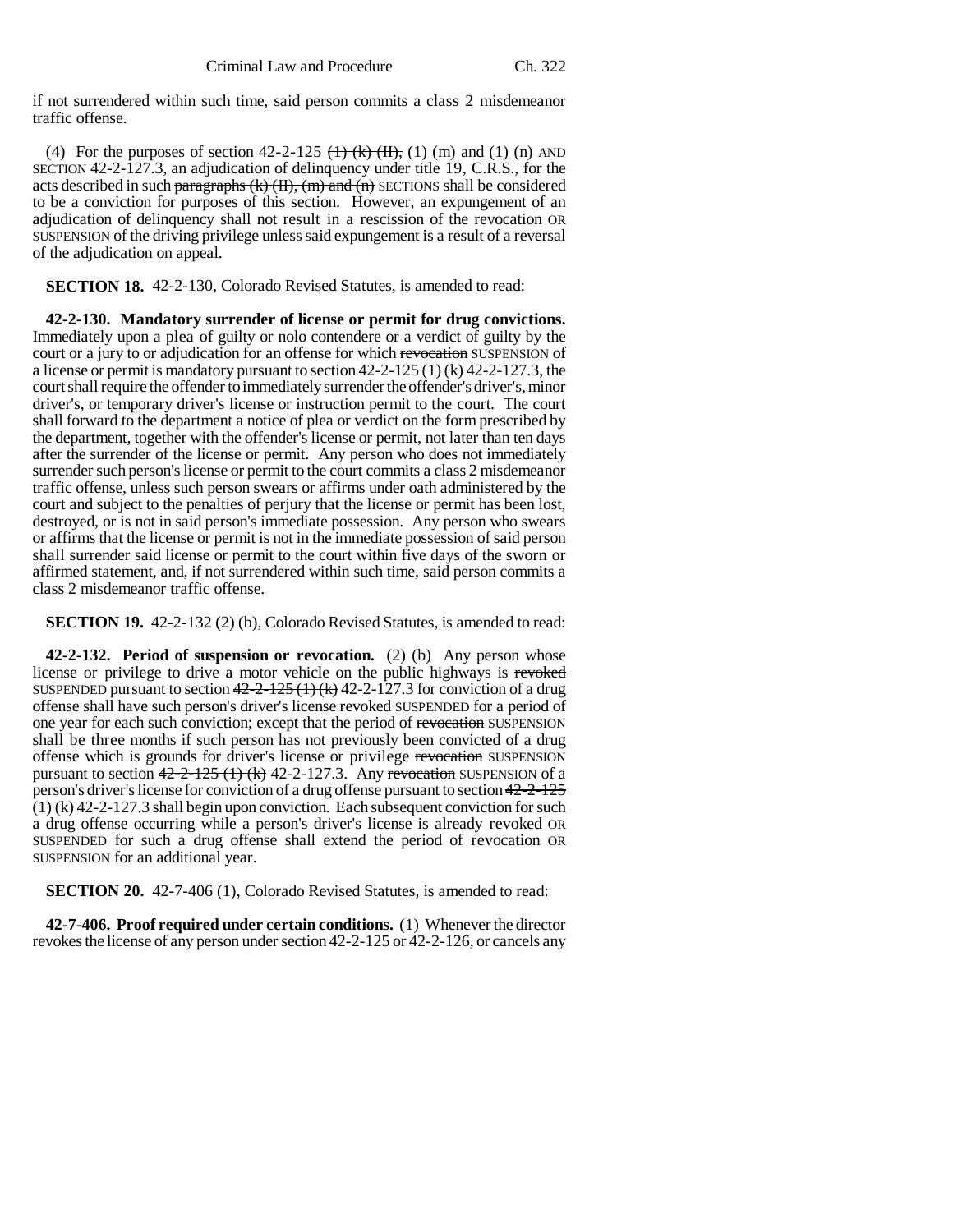license under section 42-2-122 because of the licensee's inability to operate a motor vehicle because of physical or mental incompetence, or cancels any probationary license under section 42-2-127, the director shall not issue to or continue in effect for any such person any new or renewal of license until permitted under the motor vehicle laws of this state, and not then until and unless such person files or has filed and maintains proof of financial responsibility as provided in this article; except that persons whose licenses are canceled pursuant to section 42-2-122 (2.5), revoked pursuant to section 42-2-125  $(\frac{1}{k}(\frac{1}{k})$ ,  $(\frac{1}{k})$  (m) or (1) (n), revoked for a first offense under section 42-2-125 (1) (g.5) or a first offense under section 42-2-126 (2) (a) (I.5) or (2) (a) (IV), SUSPENDED PURSUANT TO SECTION 42-2-127.3, or denied pursuant to section 42-2-104 (3) (f) based upon a conviction under section 18-4-509 (2), C.R.S., or a conviction under section 18-4-501, C.R.S., where the underlying factual basis involved defacing property, or any counterpart municipal charter or ordinance offense to either of said sections, shall not be required to file proof of financial responsibility in order to be relicensed.

**SECTION 21.** 18-7-302 (2) (b), (3), and (4), Colorado Revised Statutes, are amended to read:

**18-7-302. Indecent exposure.** (2) (b) Indecent exposure to a child under the age of fifteen years is a class 2 CLASS 1 misdemeanor.

(3) A second offense of the offense described in paragraph (b) of subsection  $(2)$ of this section following the conviction for any such offense is a class 1 misdemeanor.

(4) Any THIRD OR subsequent offense of the offense described in paragraph (b) of subsection (2) of this section following a second conviction for any such offense is a class 6 felony.

**SECTION 22.** 18-9-202 (2) (a) and (2) (b), Colorado Revised Statutes, are amended to read:

**18-9-202. Cruelty to animals - neglect of animals - offenses - repeal.** (2) (a) EXCEPT AS OTHERWISE PROVIDED IN PARAGRAPH (b) OF THIS SUBSECTION (2), cruelty to animals is a class 1 misdemeanor.

(b) (I) In the case of any person incurring A second or subsequent conviction under the provisions of paragraph (a) of this subsection (2) a sentence of imprisonment within the minimum and maximum terms for a class 1 misdemeanor as provided in section 18-1-106 shall be mandatory and shall not be subject to suspension, nor shall such person be eligible for probation or parole for any part of such period IS A CLASS 6 FELONY. A plea of nolo contendere accepted by the court shall be considered a conviction for the purposes of this section.

(II) IN ANY CASE WHERE THE COURT SENTENCES A PERSON CONVICTED OF A CLASS 6 FELONY UNDER THE PROVISIONS OF THIS PARAGRAPH (b) TO PROBATION, THE COURT SHALL, IN ADDITION TO ANY OTHER CONDITION OF PROBATION IMPOSED, ORDER THAT:

(A) THE OFFENDER, PURSUANT TO SECTION 16-11-202 (1),C.R.S., BE COMMITTED TO THE COUNTY JAIL FOR NINETY DAYS; OR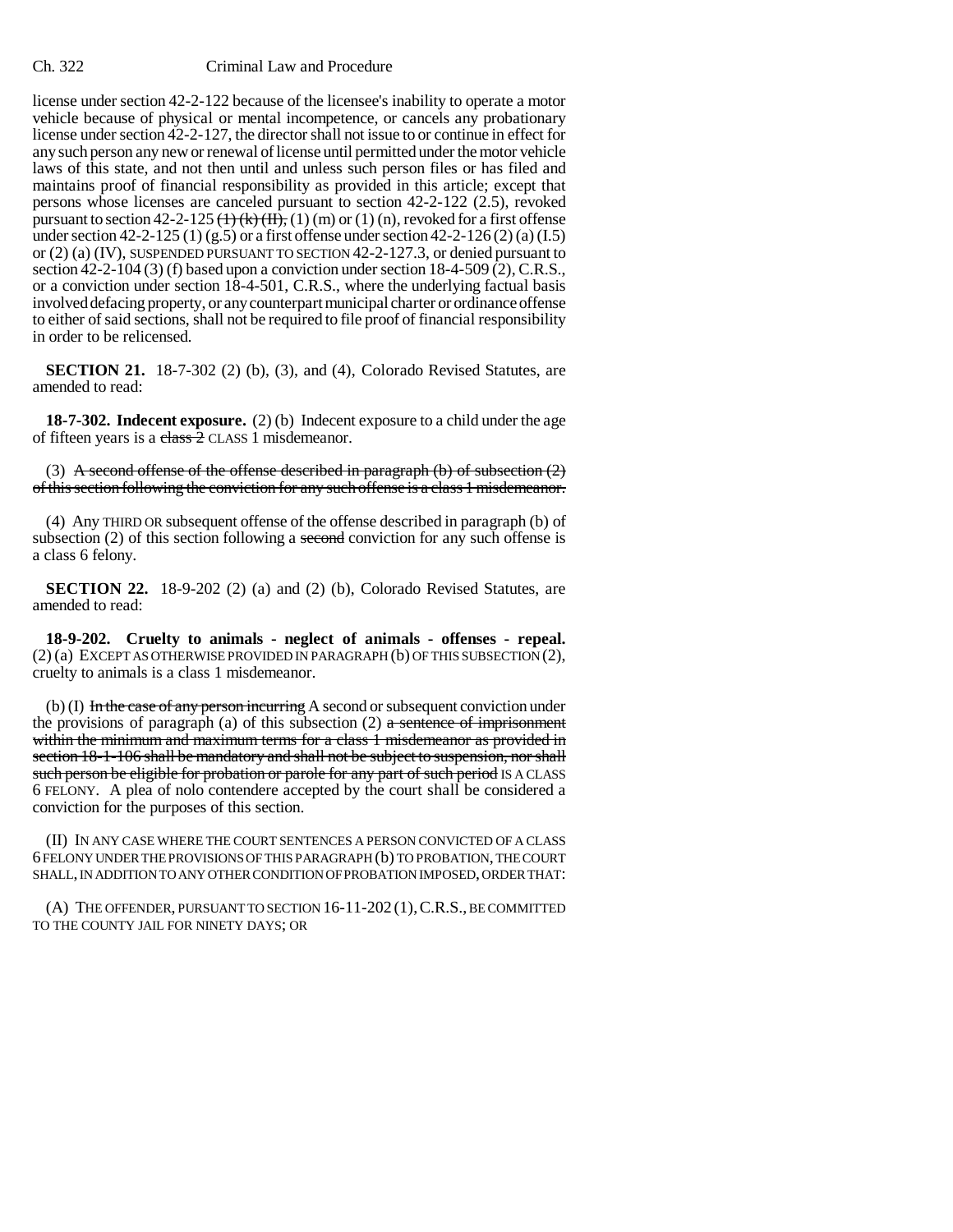(B) THE OFFENDER, PURSUANT TO SECTION 17-27.8-102 (3), C.R.S., BE SUBJECT TO HOME DETENTION FOR NO FEWER THAN NINETY DAYS.

(III) IN ANY CASE WHERE AN OFFENDER IS COMMITTED TO THE COUNTY JAIL OR PLACED IN HOME DETENTION PURSUANT TO SUBPARAGRAPH (II) OF THIS PARAGRAPH (b), THE COURT SHALL ENTER JUDGMENT AGAINST THE OFFENDER FOR ALL COSTS ASSESSED PURSUANT TO SECTION 16-11-501, C.R.S., INCLUDING, BUT NOT LIMITED TO, THE COST OF CARE.

**SECTION 23. Repeal.** 18-9-303 (1) (e), Colorado Revised Statutes, is repealed as follows:

**18-9-303. Wiretapping prohibited - penalty.** (1) Any person not a sender or intended receiver of a telephone or telegraph communication commits wiretapping if he:

(e) Knowingly prevents, obstructs, or delays, by any means whatsoever, the sending, transmission, conveyance, or delivery in this state of any message, communication, or report by or through any telegraph or telephone line, wire, cable, or other facility or any electronic, mechanical, or other device; or

**SECTION 24.** Part 3 of article 9 of title 18, Colorado Revised Statutes, is amended BY THE ADDITION OF A NEW SECTION to read:

**18-9-306.5. Obstruction of telephone or telegraph service.** (1) A PERSON COMMITS OBSTRUCTION OF TELEPHONE OR TELEGRAPH SERVICE IF THE PERSON KNOWINGLY PREVENTS, OBSTRUCTS, OR DELAYS, BY ANY MEANS WHATSOEVER, THE SENDING, TRANSMISSION, CONVEYANCE, OR DELIVERY IN THIS STATE OF ANY MESSAGE, COMMUNICATION, OR REPORT BY OR THROUGH ANY TELEGRAPH OR TELEPHONE LINE, WIRE, CABLE, OR OTHER FACILITY OR ANY CORDLESS, WIRELESS, ELECTRONIC, MECHANICAL, OR OTHER DEVICE.

(2) OBSTRUCTION OF TELEPHONE OR TELEGRAPH SERVICE IS A CLASS 1 MISDEMEANOR.

**SECTION 25.** 18-9-202 (2) (a.5) (I) (A) and (2) (a.5) (II), Colorado Revised Statutes, are amended, and the said 18-9-202 (2) is further amended BY THE ADDITION OF A NEW PARAGRAPH, to read:

**18-9-202. Cruelty to animals - aggravated cruelty to animals - neglect of animals - offenses - repeal.** (2)  $(a.5)$  (I)  $(A)$  In addition to the sentence imposed pursuant to this subsection (2), any person convicted of committing cruelty to animals pursuant to subsection (1) of this section OR AGGRAVATED CRUELTY TO ANIMALS PURSUANT TO SUBSECTION (1.5) OF THIS SECTION, the underlying factual basis of which has been found by the court to include the knowing or intentional torture or torment of an animal that needlessly injures, mutilates, or kills an animal shall pay a surcharge of up to four hundred dollars to the clerk of the court in the county in which the conviction occurs or in which a deferred sentence is entered. Each clerk shall transmit the moneys to the court administrator of the judicial district in which the offense occurred for credit to the fund.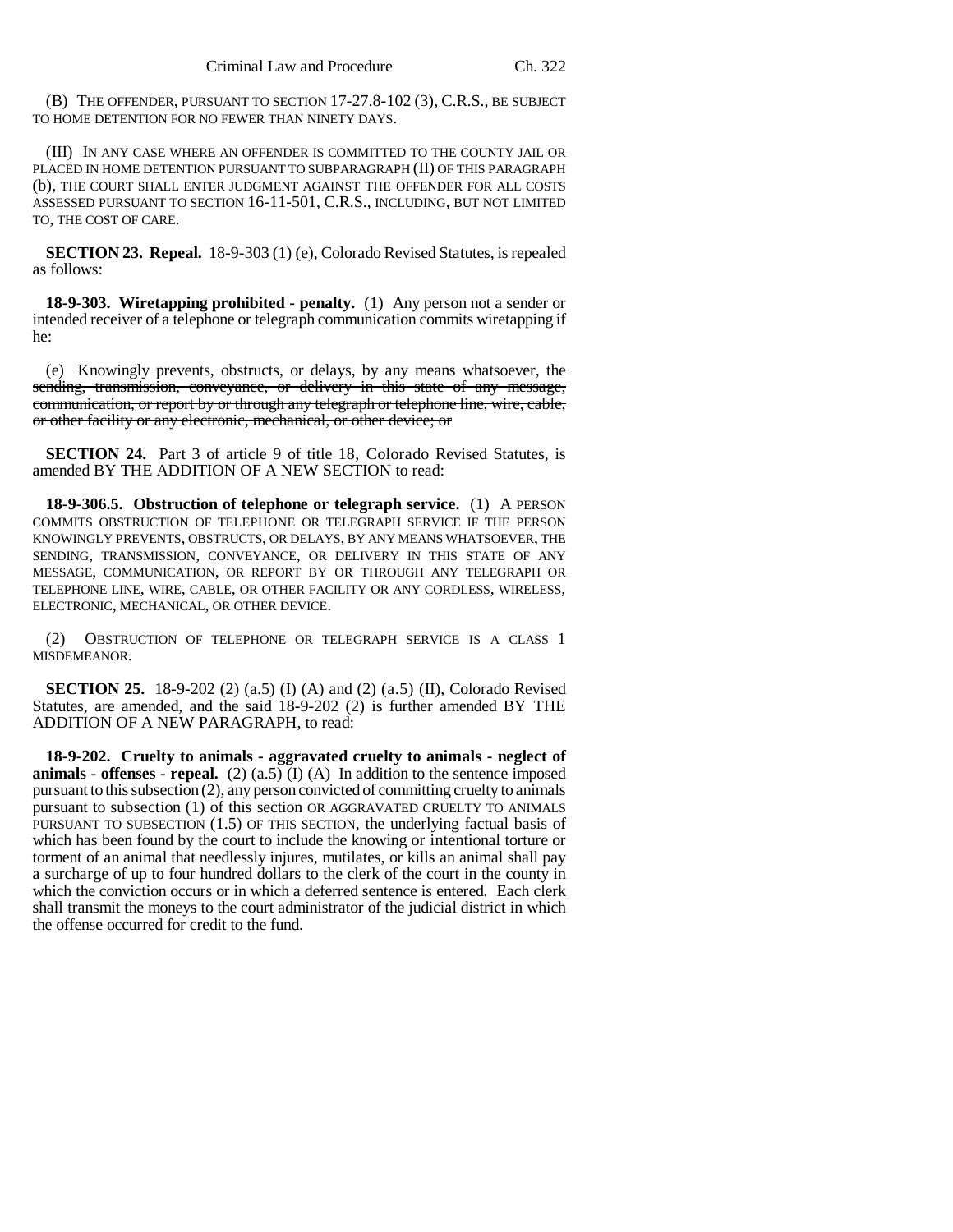(II) In addition to the sentence imposed pursuant to subparagraph (I) of this paragraph (a.5) any person convicted of committing cruelty to animals pursuant to subsection (1) of this section OR AGGRAVATED CRUELTY TO ANIMALS PURSUANT TO SUBSECTION  $(1.5)$  OF THIS SECTION, the underlying factual basis of which has been found by the court to include the knowing or intentional torture or torment of an animal that needlessly injures, mutilates, or kills an animal, may be ordered to complete an anger management treatment program or any other appropriate treatment program.

(c) AGGRAVATED CRUELTY TO ANIMALS IS A CLASS 6 FELONY; EXCEPT THAT A SECOND OR SUBSEQUENT CONVICTION FOR THE OFFENSE OF AGGRAVATED CRUELTY TO ANIMALS IS A CLASS 5 FELONY. A PLEA OF NOLO CONTENDERE ACCEPTED BY THE COURT SHALL BE CONSIDERED A CONVICTION FOR PURPOSES OF THIS SECTION.

**SECTION 26.** 18-9-202, Colorado Revised Statutes, is amended BY THE ADDITION OF A NEW SUBSECTION to read:

**18-9-202. Cruelty to animals - aggravated cruelty to animals - neglect of animals - offenses - repeal.** (1.5) A PERSON COMMITS AGGRAVATED CRUELTY TO ANIMALS IF HE OR SHE KNOWINGLY TORMENTS, TORTURES, OR KILLS AN ANIMAL.

**SECTION 27.** 18-18-405 (2.1) (a) (I) (B), (2.1) (a) (II) (B), (2.1) (a) (III) (B),  $(2.1)$  (a)  $(IV)$  (B),  $(2.3)$  (a)  $(II)$ , and  $(2.6)$  (a), Colorado Revised Statutes, as enacted in Senate Bill 02-039, enacted at the Second Regular Session of the Sixty-third General Assembly, are amended to read:

**18-18-405. Unlawful distribution, manufacturing, dispensing, sale, or possession - repeal.** (2.1) (a) Except as is otherwise provided for offenses concerning marihuana and marihuana concentrate in section 18-18-406 and offenses involving minors in section 18-18-407 (1) (g), any person who violates any of the provisions of subsection (1) of this section:

(I) In the case of a controlled substance listed in schedule I or II of part 2 of this article, commits:

(B) A class 2 felony, if the violation is committed subsequent to a prior conviction for IN THIS OR ANY OTHER STATE, THE UNITED STATES, OR ANY TERRITORY SUBJECT TO THE JURISDICTION OF THE UNITED STATES OF a violation to which this subparagraph (I) applies OR WOULD APPLY IF CONVICTED IN THIS STATE;

(II) In the case of a controlled substance listed in schedule III of part 2 of this article, commits:

(B) A class 3 felony, if the violation is committed subsequent to any prior conviction under IN THIS OR ANY OTHER STATE, THE UNITED STATES, OR ANY TERRITORY SUBJECT TO THE JURISDICTION OF THE UNITED STATES OF A VIOLATION TO WHICH subparagraph  $(I)$  of this paragraph  $(a)$  or this subparagraph  $(II)$  APPLIES OR WOULD APPLY IF CONVICTED IN THIS STATE;

(III) In the case of a controlled substance listed in schedule IV of part 2 of this article, commits: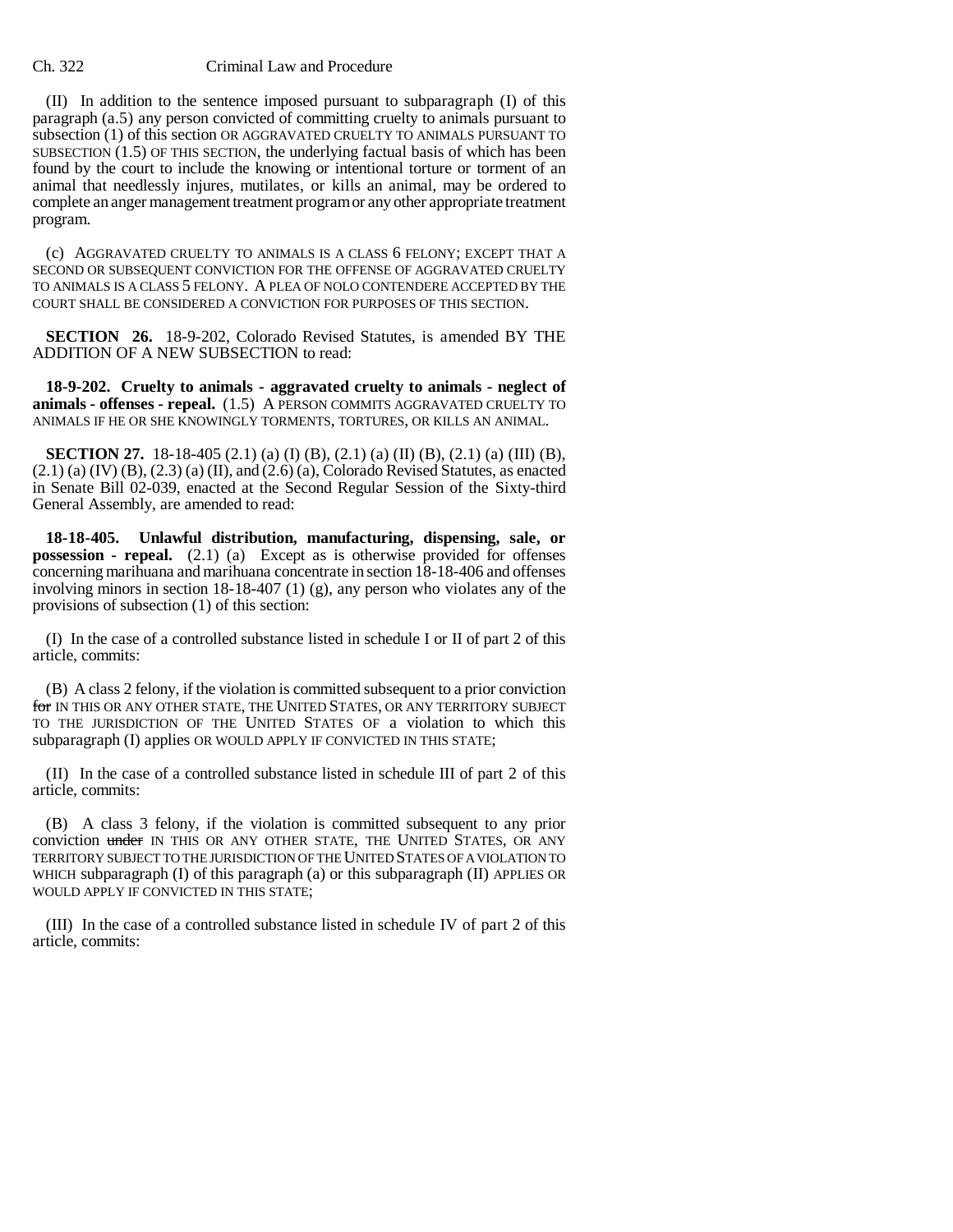(B) A class 4 felony, if the violation is committed subsequent to a prior conviction for IN THIS OR ANY OTHER STATE, THE UNITED STATES, OR ANY TERRITORY SUBJECT TO THE JURISDICTION OF THE UNITED STATES OF a violation to which subparagraph (I) or (II) of this paragraph (a) or this subparagraph (III) applies OR WOULD APPLY IF CONVICTED IN THIS STATE;

(IV) In the case of a controlled substance listed in schedule V of part 2 of this article, commits:

(B) A class 5 felony, if the violation is committed subsequent to any prior conviction under IN THIS OR ANY OTHER STATE, THE UNITED STATES, OR ANY TERRITORY SUBJECT TO THE JURISDICTION OF THE UNITED STATES OF A VIOLATION TO WHICH subparagraph  $(I)$ ,  $(II)$ , or  $(III)$  of this paragraph  $(a)$  or this subparagraph  $(IV)$ APPLIES OR WOULD APPLY IF CONVICTED IN THIS STATE.

(2.3) (a) Any person who violates the provisions of subsection (1) of this section by possession of any material, compound, mixture, or preparation weighing one gram or less that contains any quantity of a controlled substance listed in schedules I through IV of part 2 of this article commits:

(II) A class 4 felony, if the violation is committed subsequent to any prior conviction under IN THIS OR ANY OTHER STATE, THE UNITED STATES, OR ANY TERRITORY SUBJECT TO THE JURISDICTION OF THE UNITED STATES OF A VIOLATION TO WHICH subparagraph  $(I)$ ,  $(II)$ , or  $(III)$  of paragraph  $(a)$  of subsection  $(2)$  of this section or this subsection (2.3) APPLIES OR WOULD APPLY IF CONVICTED IN THIS STATE.

(2.6) (a) Notwithstanding the provisions of subparagraph (III) of paragraph (a) of subsection  $(2.1)$  of this section, a person who violates the provisions of subsection  $(1)$ of this section with regard to flunitrazepam commits a class 3 felony; except that the person commits a class 2 felony if the violation is committed subsequent to a prior conviction for IN THIS OR ANY OTHER STATE, THE UNITED STATES, OR ANY TERRITORY SUBJECT TO THE JURISDICTION OF THE UNITED STATES OF a violation involving flunitrazepam or to which subparagraph  $(I)$  of paragraph  $(a)$  of subsection  $(2.1)$  of this section applies OR WOULD APPLY IF CONVICTED IN THIS STATE.

**SECTION 28.** Part 1 of article 2 of title 42, Colorado Revised Statutes, is amended BY THE ADDITION OF A NEW SECTION to read:

**42-2-127.3. Authority to suspend license - controlled substance violations.** (1) (a) WHENEVER THE DEPARTMENT RECEIVES NOTICE THAT A PERSON HAS BEEN CONVICTED OF ANY FELONY OFFENSE PROVIDED FOR IN SECTION 18-18-404, 18-18-405, OR 18-18-406,C.R.S., OR ANY ATTEMPT, CONSPIRACY, OR SOLICITATION TO COMMIT ANY OF SAID OFFENSES, THE DEPARTMENT SHALL IMMEDIATELY SUSPEND THE LICENSE OF THE PERSON FOR A PERIOD OF NOT LESS THAN ONE YEAR, UNLESS THE PROVISIONS OF SECTION 42-2-132 (2) (b) ALLOW FOR A SHORTER PERIOD OF SUSPENSION.

(b) WHENEVER THE DEPARTMENT RECEIVES NOTICE THAT A MINOR DRIVER HAS BEEN CONVICTED OF OR ADJUDICATED A DELINQUENT UNDER TITLE 19, C.R.S., FOR ANY OFFENSE PROVIDED FOR IN SECTION  $18-18-404$  (1) (a) (II) OR (1.1) (a) (II), 18-18-405 (2) (a) (IV) (A) OR (2.1) (a) (IV) (A), OR 18-18-406 (1),(3) (a) (I), OR (4)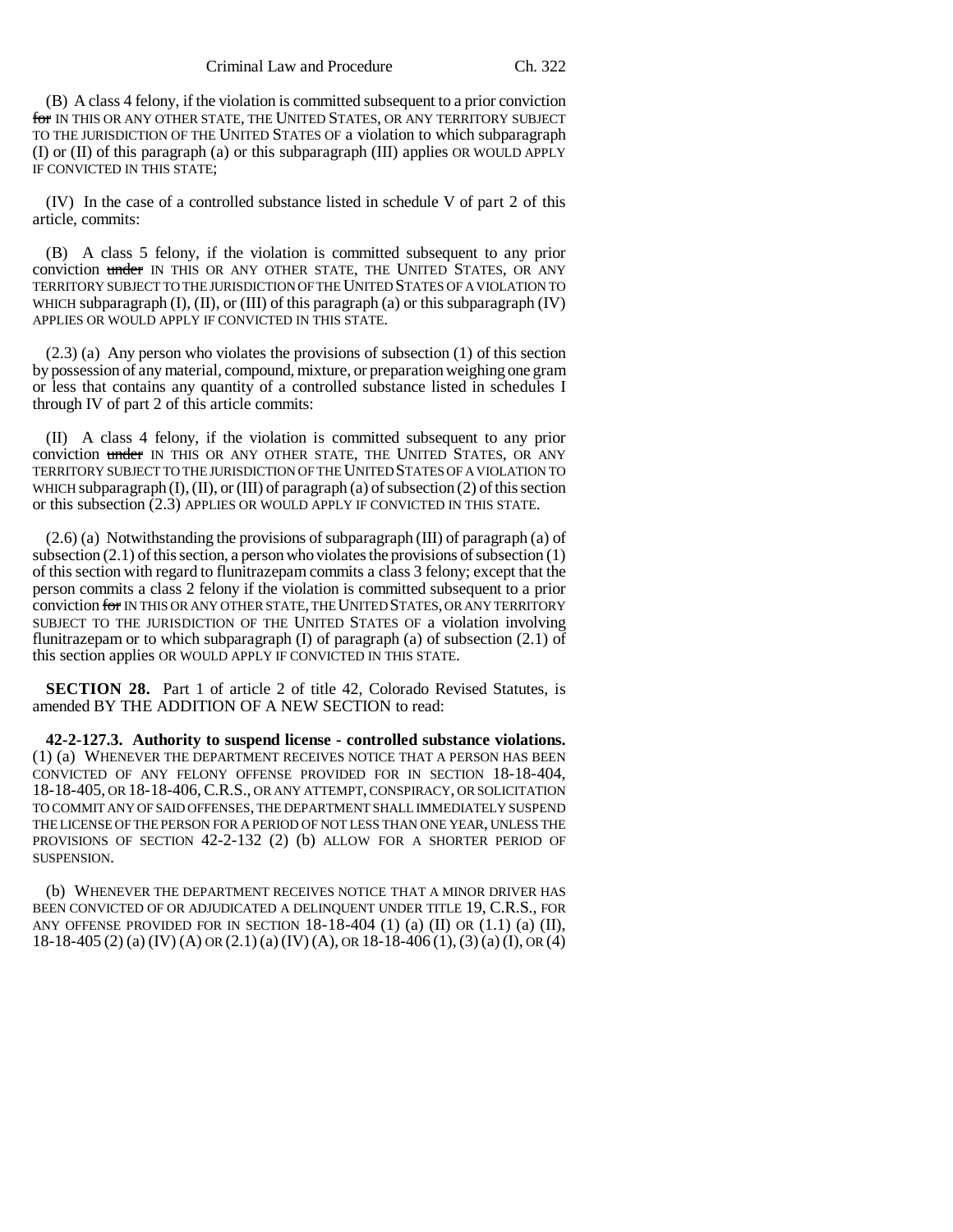(a) (I), C.R.S., OR ANY COMPARABLE MUNICIPAL CHARTER OR ORDINANCE OFFENSE, THE DEPARTMENT SHALL IMMEDIATELY SUSPEND THE LICENSE OF THE PERSON FOR A PERIOD OF NOT LESS THAN ONE YEAR, UNLESS THE PROVISIONS OF SECTION 42-2-132 (2) (b) ALLOW FOR A SHORTER PERIOD OF SUSPENSION.

(c) FOR PURPOSES OF THIS SUBSECTION (1), A PERSON HAS BEEN CONVICTED WHEN SUCH PERSON HAS BEEN FOUND GUILTY BY A COURT OR A JURY, ENTERED A PLEA OF GUILTY OR NOLO CONTENDERE, OR RECEIVED A DEFERRED SENTENCE FOR AN OFFENSE.

(2) (a) UPON SUSPENDING THE LICENSE OF ANY PERSON AS REQUIRED BY THIS SECTION, THE DEPARTMENT SHALL IMMEDIATELY NOTIFY THE LICENSEE AS PROVIDED IN SECTION 42-2-119 (2).

(b) UPON RECEIPT OF THE NOTICE OF SUSPENSION, THE LICENSEE OR THE LICENSEE'S ATTORNEY MAY REQUEST A HEARING IN WRITING. THE DEPARTMENT, UPON NOTICE TO THE LICENSEE AS PROVIDED IN SECTION 42-2-119 (2), SHALL HOLD A HEARING NOT LESS THAN THIRTY DAYS AFTER RECEIVING SUCH REQUEST THROUGH A HEARING COMMISSIONER APPOINTED BY THE EXECUTIVE DIRECTOR OF THE DEPARTMENT, WHICH HEARING SHALL BE CONDUCTED IN ACCORDANCE WITH THE PROVISIONS OF SECTION 24-4-105,C.R.S. THE HEARING SHALL BE HELD AT THE DISTRICT OFFICE OF THE DEPARTMENT CLOSEST TO THE RESIDENCE OF THE LICENSEE;

EXCEPT THAT ALL OR PART OF THE HEARING MAY, AT THE DISCRETION OF THE DEPARTMENT, BE CONDUCTED IN REAL TIME, BY TELEPHONE OR OTHER ELECTRONIC MEANS IN ACCORDANCE WITH SECTION 42-1-218.5. AFTER SUCH HEARING, THE LICENSEE MAY APPEAL THE DECISION OF THE DEPARTMENT TO THE DISTRICT COURT AS PROVIDED IN SECTION 42-2-135. SHOULD A DRIVER WHO HAS HAD A LICENSE SUSPENDED UNDER THIS SECTION BE SUBSEQUENTLY ACQUITTED OF THE CONVICTION WHICH REQUIRED THE SUSPENSION BY A COURT OF RECORD, THE DEPARTMENT SHALL IMMEDIATELY, IN ANY EVENT NOT LATER THAN TEN DAYS AFTER THE RECEIPT OF SUCH NOTICE OF ACQUITTAL, REINSTATE SAID LICENSE TO THE DRIVER AFFECTED, UNLESS THE LICENSE IS UNDER OTHER RESTRAINT.

(3) (a) IF THERE IS NO OTHER STATUTORY REASON FOR DENIAL OF A PROBATIONARY LICENSE, ANY INDIVIDUAL WHO HAS HAD A LICENSE SUSPENDED BY THE DEPARTMENT BECAUSE OF, AT LEAST IN PART, A CONVICTION OF AN OFFENSE SPECIFIED IN SUBSECTION (1) OF THIS SECTION MAY BE ENTITLED TO A PROBATIONARY LICENSE FOR THE PURPOSE OF DRIVING FOR REASONS OF EMPLOYMENT, EDUCATION, HEALTH, COMPLIANCE WITH THE REQUIREMENTS OF PROBATION OR SUSPENDED SENTENCE, OR ALCOHOL AND DRUG EDUCATION OR TREATMENT. SUCH A PROBATIONARY LICENSE SHALL:

(I) CONTAIN ANY OTHER RESTRICTIONS AS THE DEPARTMENT DEEMS REASONABLE AND NECESSARY;

(II) BE SUBJECT TO CANCELLATION FOR VIOLATION OF ANY SUCH RESTRICTIONS, INCLUDING ABSENCES FROM ALCOHOL AND DRUG EDUCATION OR TREATMENT SESSIONS OR FAILURE TO COMPLETE ALCOHOL AND DRUG EDUCATION OR TREATMENT PROGRAMS; AND

(III) BE ISSUED FOR THE ENTIRE PERIOD OF SUSPENSION.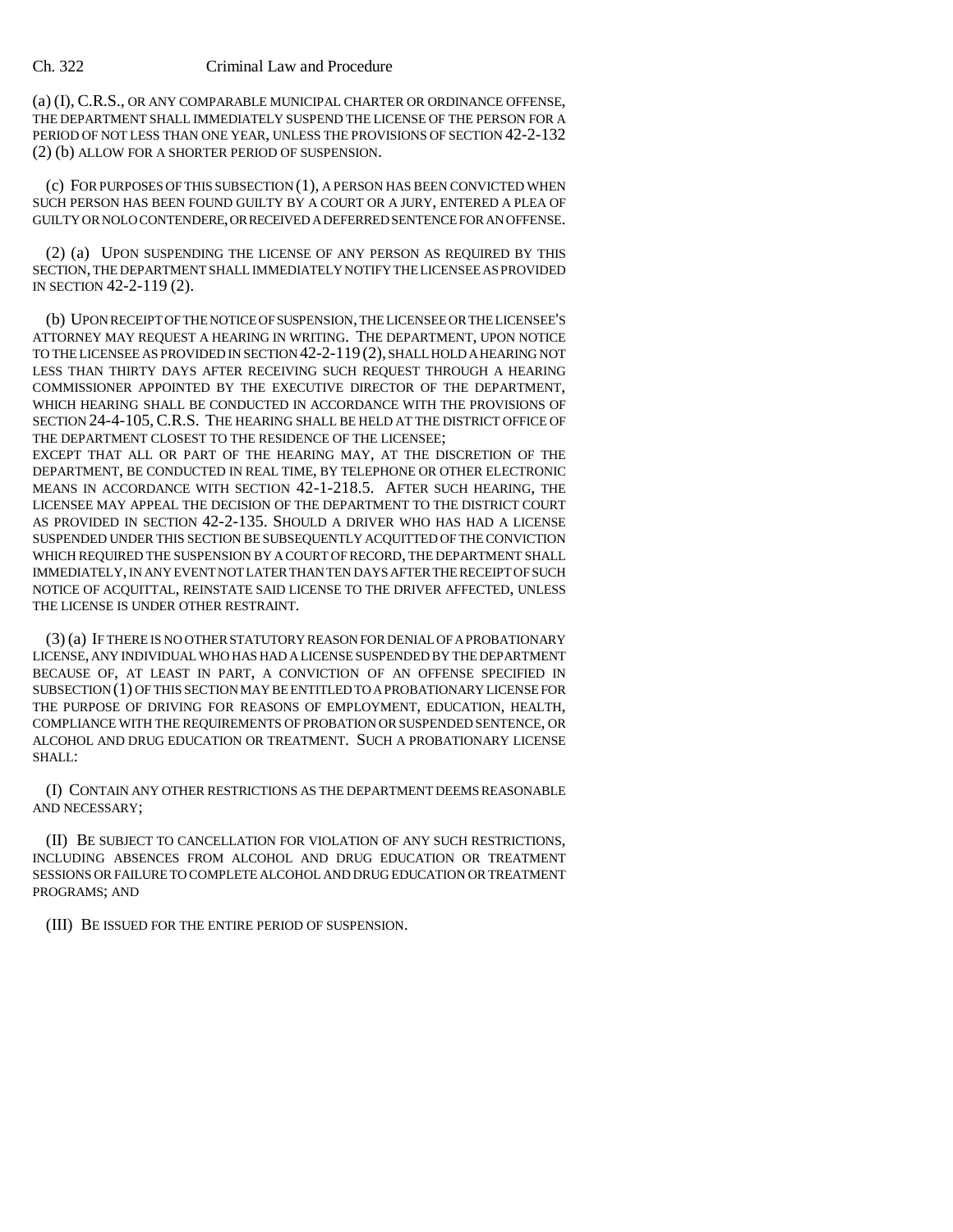Criminal Law and Procedure Ch. 322

(b) THE DEPARTMENT MAY REFUSE TO ISSUE A PROBATIONARY LICENSE IF THE DEPARTMENT FINDS THAT THE DRIVING RECORD OF THE INDIVIDUAL IS SUCH THAT THE INDIVIDUAL HAS SUFFICIENT POINTS TO REQUIRE THE SUSPENSION OR REVOCATION OF A LICENSE TO DRIVE ON THE HIGHWAYS OF THIS STATE PURSUANT TO SECTION 42-2-127, OR IF THE DEPARTMENT FINDS FROM THE RECORD AFTER A HEARING CONDUCTED IN ACCORDANCE WITH PARAGRAPH (b) OF SUBSECTION (2) OF THIS SECTION THAT AGGRAVATING CIRCUMSTANCES EXIST TO INDICATE THE INDIVIDUAL IS UNSAFE FOR DRIVING FOR ANY PURPOSE. IN REFUSING TO ISSUE A PROBATIONARY LICENSE, THE DEPARTMENT SHALL MAKE SPECIFIC FINDINGS OF FACT TO SUPPORT SUCH REFUSAL.

**SECTION 29.** 19-1-103 (1) (a) (II), Colorado Revised Statutes, is amended to read:

**19-1-103. Definitions.** As used in this title or in the specified portion of this title, unless the context otherwise requires:

(1) (a) "Abuse" or "child abuse or neglect", as used in part 3 of article 3 of this title, means an act or omission in one of the following categories that threatens the health or welfare of a child:

(II) Any case in which a child is subjected to sexual assault or molestation, sexual exploitation, or prostitution UNLAWFUL SEXUAL BEHAVIOR AS DEFINED IN SECTION 18-3-412.5 (1) (b), C.R.S.;

**SECTION 30.** 19-3-304 (1), Colorado Revised Statutes, is amended to read:

**19-3-304. Persons required to report child abuse or neglect.** (1) Except as otherwise provided by section 19-3-307 and sections  $25$ -1-122(4)(d) and  $25$ -4-1404 (1) (d), C.R.S., any person specified in subsection (2) of this section who has reasonable cause to know or suspect that a child has been subjected to abuse or neglect or who has observed the child being subjected to circumstances or conditions which would reasonably result in abuse or neglect shall immediately UPON RECEIVING SUCH INFORMATION report or cause a report to be made of such fact to the county department or local law enforcement agency.

**SECTION 31. Effective date - applicability.** This act shall take effect July 1, 2002, and shall apply to offenses committed on or after said date with the following exceptions: (1) If House Bill 02-1292 is enacted at the Second Regular Session of the Sixty-third General Assembly and becomes law, sections 25 and 26 shall take effect July 1, 2002, and shall apply to offenses committed on or after said date; (2) If House Bill 02-1292 is not enacted at the Second Regular Session of the Sixty-third General Assembly or does not become law, sections 25 and 26 shall take effect July 1, 2003, and shall apply to offenses committed on or after said date; (3) Sections 27 and 28 shall only take effect if Senate Bill 02-039, is enacted at the Second Regular Session of the Sixty-third General Assembly and becomes law; and, (4) Section 15 shall take effect only if Senate Bill 02-039, is not enacted at the Second Regular Session of the Sixty-third General Assembly or does not become law.